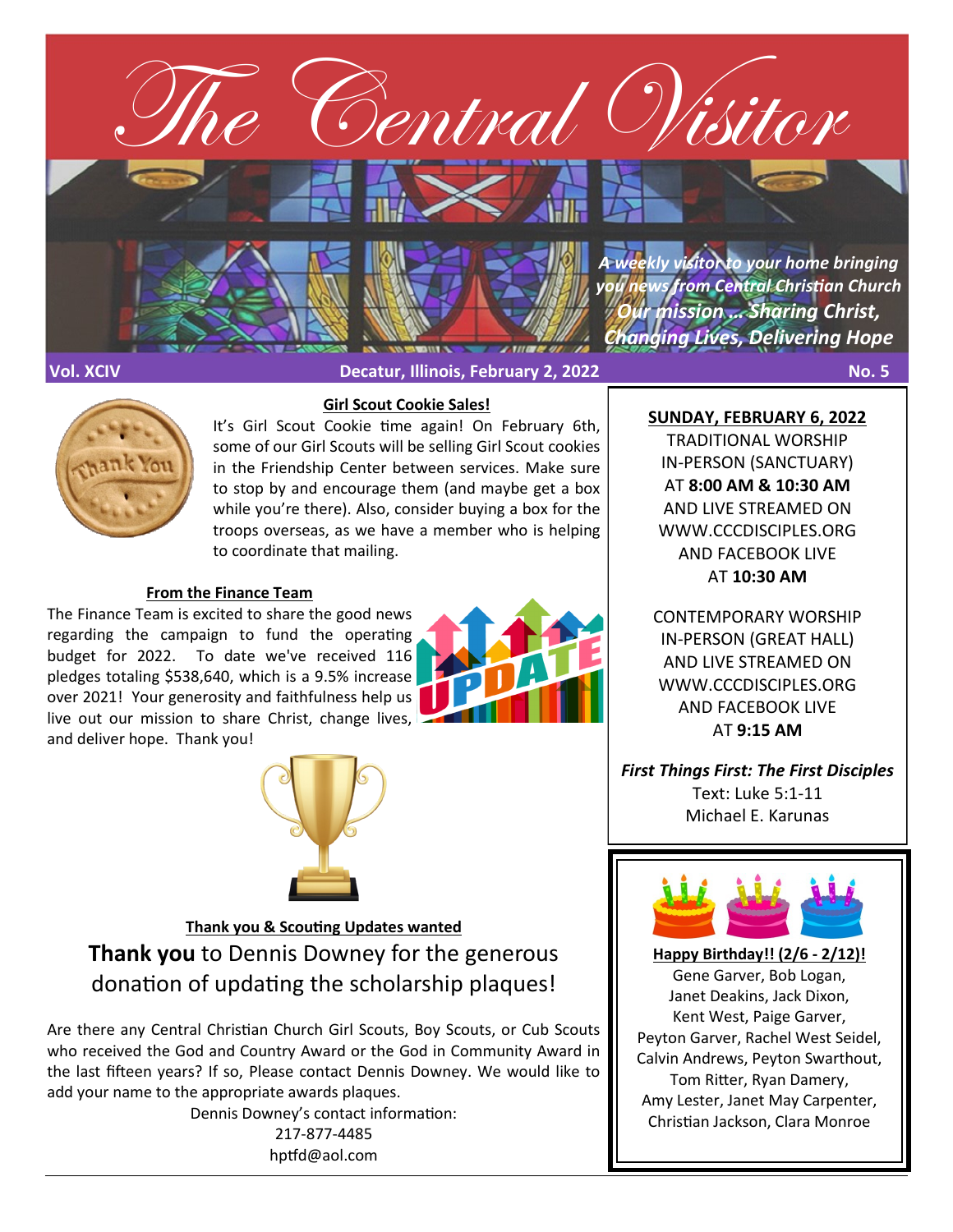# Minister's Article



#### **Food Collection for NECF**

The food collection for Northeast Community Fund for February will be cereal. Please put the donations in the grocery cart in the Connection Cafe by Feb. 6. As always, thank you for your generosity.



## **Serving Schedule — Sunday, February 6, 2022 Elders:**

 8:00 & 10:30 - Jan Dobbs & Karen Wade 9:15 - Karen Wade **Ushers:** 8:00 - Team 3 - Dennis Downey, Capt., Jim & Pamela Bednar 10:30 - Team 8 - Need help **Greeters:** 8:00 - Charlotte Ballance & Donna Dash 10:30 - Dick & Sue Ann Cain **P.A. Operator:** 8:00 - Jim Bednar 10:30 - Jim Hinze



# *Prayer of Blessing*

As I mentioned last week, this coming Sunday (February 6), we will be offering a prayer of blessing for all our incoming and continuing church leaders. Many have said to me that, due to one reason or another, they are not going to be able to there but will be watching online. So for all who will be watching online this Sunday, I wanted to share the words that will be spoken in the prayer. Those of you who will be in-person, this will be more of a sneak-peek. In addition to Pastor Tina and myself, congregational president Brett Swallow will play a role in leading the prayer.

Brett: Early in every calendar year, we pause during a Sunday worship service to offer special prayers for those elected by the congregation to serve in leadership roles. Last fall the nominating committee presented the names of trustees, elders, and deacons to you, the congregation, and you approved them to be some of our leaders for 2022.

Michael: In addition, there are those who have volunteered to serve as ushers and greeters in this coming year. All these leaders join the officers – and the other trustees, elders, deacons, ushers, and greeters continuing in their terms of service – and we would like to ask God's blessing on them as they prepare to lead us through the coming year. So whether you are beginning – or continuing – as an officer, trustee, elder, deacon, usher, or greeter, please stand:

*Pastor Michael: Let us pray... We thank you, O God, for those who have accepted special servant roles in your church. We have recognized gifts in them which can be put to great use in building up the body of Christ in our midst.*

*Pastror Tina: We pray that your holy spirit would be upon each of those standing here this morning. Bless them – and their household – in a special way. Give them humility and patience. Guide them to spiritual discernment. Help them prophetically see a vision for our future, and give them the courage and strength to take us there.*

*Brett: May they grow in their own spiritual health and wholeness this year – such that they may lead us to those same ends. And may all that they do – and all that they help us do – be pleasing to you. Amen.* 

Pastor Michael: These are not the only volunteers, however, who lead us. There are many more who help us live out our ministry and mission every day. So if you teach Sunday school or lead a small group; if you visit the sick in the hospital; if you send cards through the card ministry or knit prayer shawls or serve at Good Samaritan Inn; fold bulletins or newsletters; prepare fellowship of bereavement meals or... if you give offerings and attend worship – please stand. The fact that we are all standing, makes sense. Because it takes all of us to be the hands and feet of Christ and it is important to acknowledge this work before God and to ask God's blessings up on it as well.

*Brett: Let us pray. Almighty God we rejoice that you have called us to serve with you and to use our gifts on your behalf in all the varied roles we play. Strengthen the commitment we have made to Christ, one another, and the* 

*(continued on page 3…)*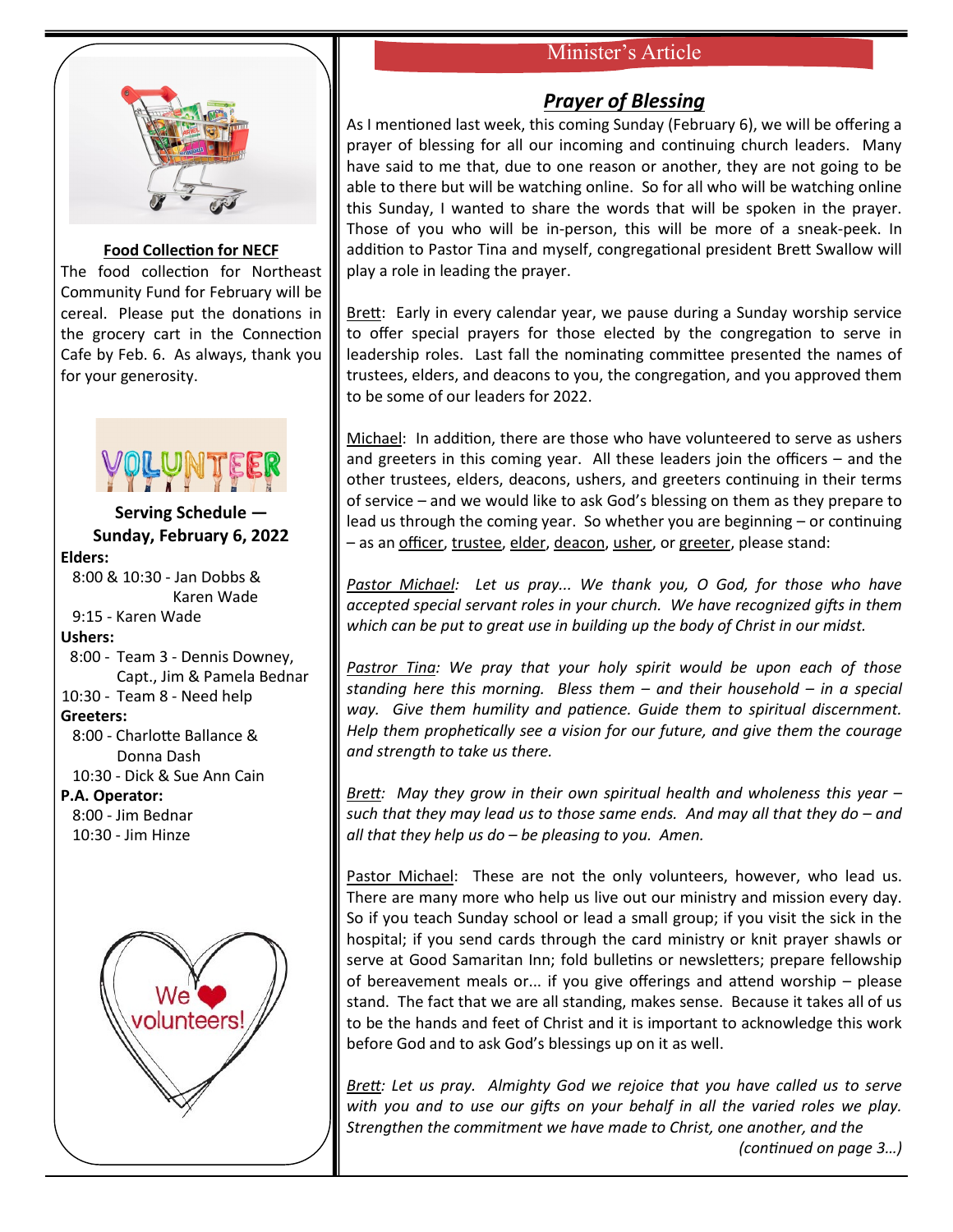*church. Uphold all of us with hope and encouragement – that we may endure every difficulty with patience.*

*Pastor Tina: O God, as we dedicate our service and our attention to you, may we learn each day to work together more cooperatively; care for one another more sincerely; and strive more ardently to strengthen connections at Central Christian Church – with Christ, with one another, and with the wider world. In your holy name we pray. Amen.* 

Blessings – Michael

## **In Sympathy We Mourn**

We grieve with the family of Eddreanna Lindsey her passing last Tuesday, January 25. Eddreanna had been hospitalized at DMH for many weeks and was just not able to overcome the illnesses that beset her. At present, we understand that a service will be held for Eddreanna in northern Illinois sometime in the future. This is where most of her family resides. We also understand there to be GoFundMe campaign underway to offset her funeral expenses. Any memorial monies donated in her name to Central will be used to support the family in the future as well. May we

keep Courtney (her brother) and her children, Jordan and Julina, in our prayers.

## **Small Groups this Week**

*Let us know what your small group's focus is this week, and we'll let others know about it! If you would like to attend any of these groups, simply show up! If you would like more info before attending, let us know ([central@cccdisciples.org\)](mailto:central@cccdisciples.org).* 

Tuesday Journeymen (men's bible study) Connection Café at 7:00 a.m. Conversation led by Pastor Michael on Luke 4:14-21

Thursday Journeymen (men's bible study) Connection Café at 4:00 p.m. Conversation led by Paul Gorden (David Martin leading this week)

Koinonia (mixed small group) Room 412 at 5:30 p.m. Discussing Tony Evans book "Kingdom Disciples" (focus on leading a Christcentered life and sharing faith with others).





#### **Sunday (6) Girl Scout Cookie Sales**

8:00-Traditional Worship, Sanctuary

 9:15-Contemporary Worship, Great Hall & Facebook Live & Live Stream

 10:30-Traditional Worship, Sanctuary & Facebook Live & Live Stream

#### **Monday (7)**

5:00-Elder planning

 5:30-Dorcas Planning, Connection Café **Tuesday (8)**

 7:00-Journeymen, Connection Café 9:00-Christcare Stitchers, 407 5:30-Women's Book Club, Panera 7:00-Millikin Heights

#### **Wednesday (9)** 10:00-Ministers' Meeting

5:00-Elders, Disciples Room

### **Thursday (10)**

 10:00-Alanon, 340 4:00-Journeymen 2, Connection Café 5:00-Christian Ed. Committee, 340 5:30-Koinonia, 412 6:00-Brass Choir, Disciples Room 7:00-Chancel Choir, Choir Room

#### **Friday (11)**

**Saturday (12)** 9:00-Faith Quest

# **Sunday (13)**

## **Imboden Worship**

 8:00-Traditional Worship, Sanctuary 9:15-Contemporary Worship, Great Hall & Facebook Live & Live Stream 10:30-Traditional Worship, Sanctuary & Facebook Live & Live Stream



**Counting On You Sunday, January 30, 2022** Total worshipping online = 144 Total worshipping in-person = 157